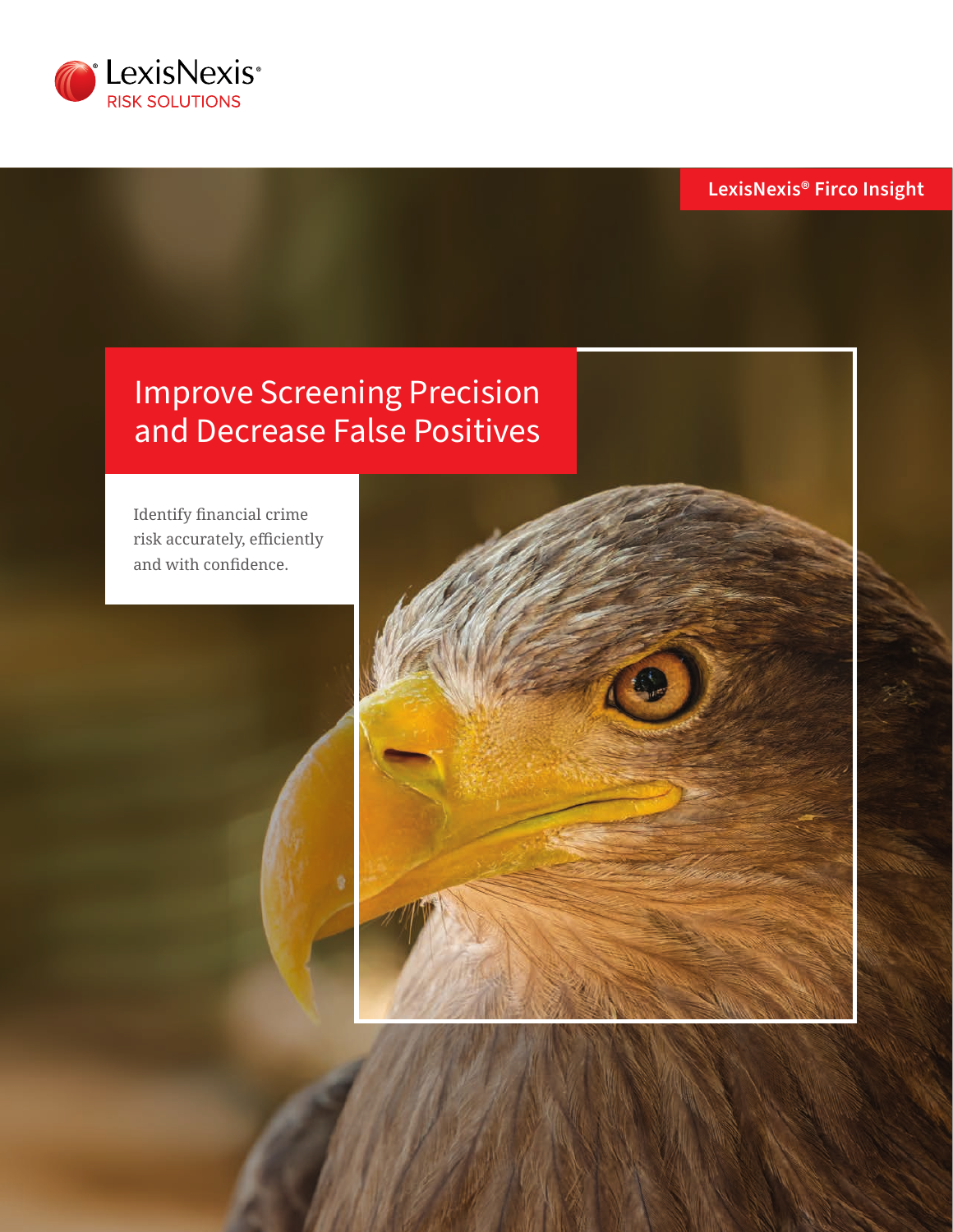## **LexisNexis® Firco Insight**

**One of the greatest challenges organizations face in the fight against financial crime is managing excessive false positive alerts that come from screening customer databases against sanctions, politically exposed persons (PEPs) and reputationally exposed persons (REPs).**

Meet the customer screening challenge with LexisNexis® Firco Insight. A feature-rich solution, Firco Insight combines filtering intelligence and high-performance processing with proprietary risk scoring. These capabilities dramatically improve screening accuracy.

False positives decrease while relevant alerts are prioritized based on the severity and likelihood of a match. Firco Insight improves operational efficiency while arming institutions with actionable intelligence to mitigate risk.

## **One solution, comprehensive functionality**

A powerful suite of products and services come together in Firco Insight to provide core functionality for managing financial crime risk. Extensive data visualization and reporting capabilities further support fast identification of sanctions, PEPs, REPs and other high-risk customers in your database.

A highly effective and precise solution for customer screening and risk identification.

## **Enhanced process for customer screening**

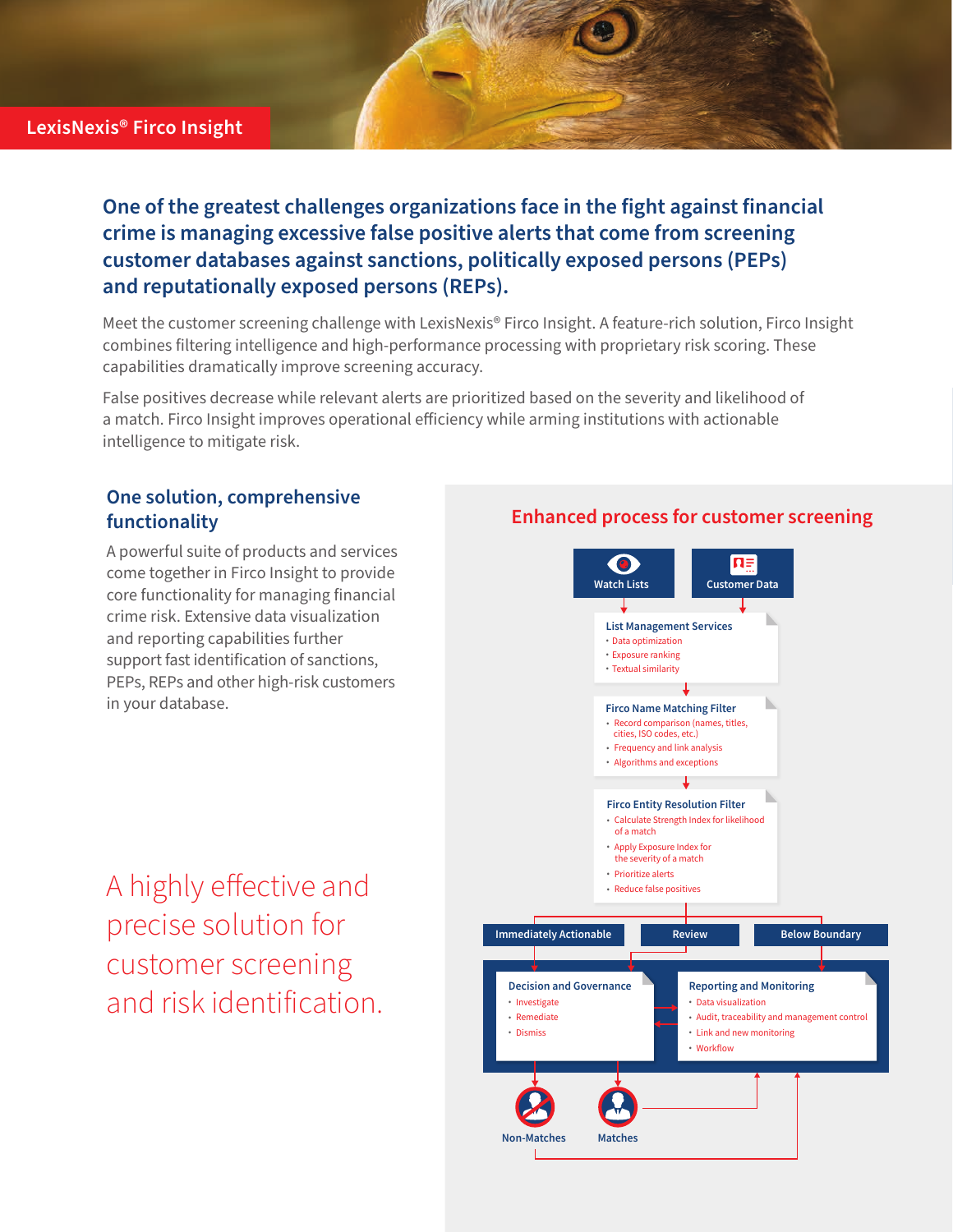## **Firco Insight includes the following five core products and services:**

## **1. LexisNexis® Firco Entity Resolution Filter**

A highly effective and precise solution for customer screening and risk identification, Firco Entity Resolution Filter offers organizations advanced customer screening and detection capabilities that increase accuracy, eliminate false negatives and substantially decrease false positives to reduce the overall volume of alerts.

Using statistical models based on years of real-world data, the Firco Entity Resolution Filter explores patterns of interaction to identify potential links between a customer record and an individual or entity on a watch list. By applying two indices—the Strength Index (SI) and Exposure Index (EI) —Firco Entity Resolution Filter identifies the highest-risk, most relevant alerts in a customer database.

Alerts are prioritized by the likelihood of a match and severity of risk. They are also graphically displayed in a scatter plot to provide a clear view of the most impactful alerts that present the greatest potential risk to your organization.

**Exposure Index** is a patented risk ranking of relative exposure in large reference databases. Exposure Index answers the question, "If this match is our customer, how much could it impact our organization?" The higher the Exposure Index score, the greater the potential regulatory or reputational risk.

**Strength Index** compares and scores available data points (e.g., name, nationality, date of birth) to assess the likelihood that any two records refer to the same individual or entity. Strength Index answers the question, "What is the likelihood that this is a true match?" The higher the Strength Index score, the greater the likelihood of a true match.

#### **2. List Management Services**

An automated service that optimizes data for watch list screening. List Manager automatically downloads data from sanctions lists, commercial databases, internal bank lists and lists of PEPs and REPs. Data is monitored for updates and validated each day to ensure current, accurate information prior to scanning. Properly formatted, filter-ready records speed the account management process.

- **• Fully automated for improved operational efficiency**
- **• Quality assurance and validation checks**
- **• Fast processing of OFAC and sanctions changes**
- **• Comprehensive archive facilitates look-backs**
- **• Prioritized exposure ranking to identify highest risk**

#### **3. Alert Workflow Interface**

An end-to-end workflow tool and cloud option, Alert Workflow Interface offers list and alert management, data visualization and analysis. Track and manage the sanctions and watch list compliance process from alert review to system administration and audit.

#### **4. Alert Review API**

A flexible tool that enables you to keep your existing third-party alert investigation and management system, yet benefit from the false positive reduction, alert prioritization and screening capability in Firco Insight.

## **5. Set Up and Validation Service**

Ensure that your organization is set up properly from the start so you can quickly reap the benefits of Firco Insight. A team of data scientists and systems experts analyze your data for optimal scanning based on your organization's specific risk policies and requirements. They will help install, integrate and test your platform to ensure you capture its full potential.